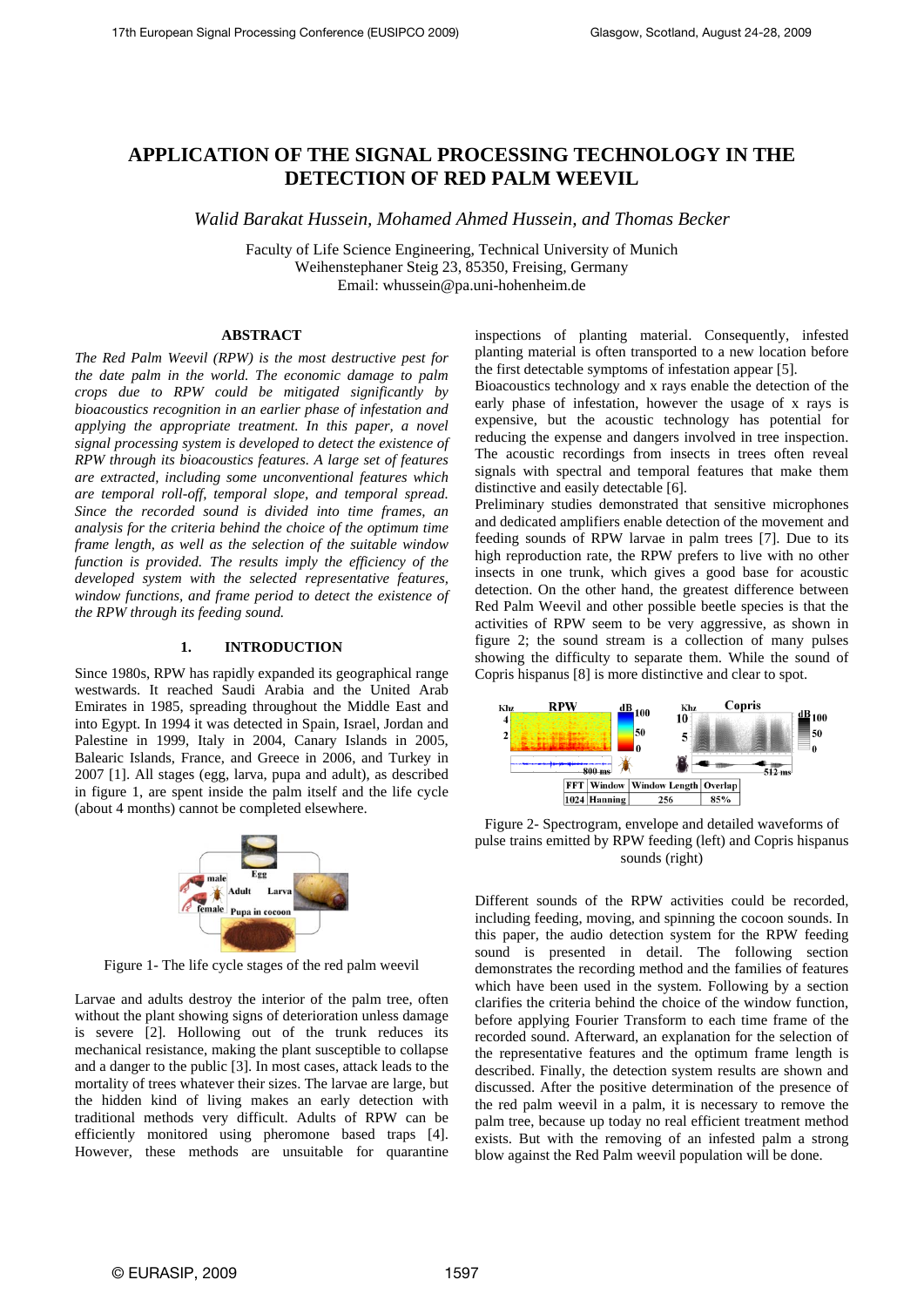## **2. MATERIAL AND METHOD**

## **2.1 Recording Device**

An infested date palm sample trunk (70 cm length, 38-43 cm diameters, 117 kg weight) was transferred from Kingdom of Saudi Arabia to Germany, and stored in a quarantine room. The trunk is further divided into small blocks, to focus on the weevil development and investigate the activities of the larvae during recording. This results in a complete picture for the hidden RPW activities in the trunk. Afterwards, the equipment was installed including a mercury steam lamp, heater, humidity device, thermometer, infrared video cameras, as well as the recording device.

Two different recording devices were tested to find the best of them for this task. The first was a Laar Ultrasound Gate© hard disk recording System (50 Hz  $-$  250 kHz). The second was Laar WD  $60^\circ$  detector with amplifying system and insertion sensors of different types (Contact microphone, airsound ultrasound microphone, contact acceleration sensor and a combined contact airsound probe sensor). The best recordings are obtained via the second device which was attached to a Laar/Avisoft SASLab Pro© sound analyzer (50 Hz to 30 kHz). Since there was no contact from the recording person, every recorded sound was caused by the RPW activities in the trunk. For a period of 13 subsequent months  $(\sim 3)$  life cycles), covering different environments (i.e., pressure and temperature changes), 251 adult weevils had left the trunk - later were eradicated - and 980 successful feeding sound recordings had been made for the RPW.

### **2.2 Signal Processing**

The recordings were digitized at 11025 Hz sampling rate and then were high-pass filtered with cutoff frequency of 0.2 kHz to eliminate low-frequency background noise. Afterwards, they were divided into time frames with 90% overlap between frames. A program was developed using MATLAB (Math Works©); with friendly user graphical interface (GUI), to hold all the signal processing procedures up to the detection step. *2.2.1 Time Domain Features* 

A list of temporal domain features, shown in [Table 1], was extracted for each time frame in order to have a time distribution of the features along the recorded signal. Three unconventional features were being included: temporal roll-off that describes the time below which 90% of the energy distribution is concentrated, temporal slope of decreasing or increasing of the signal amplitudes which is computed by linear regression, and temporal spread which represents the spread of the signal amplitudes around its mean value.

For extracting the spectral domain features, each time frame was scaled by a suitable window function and then transformed to frequency domain using Fast Fourier Transform (FFT) method, which assumes that a signal is periodic. When the FFT of a non-periodic signal (which is the form of most signals) is computed, the resulting spectrum suffers from spectral leakage and reduction of the frequency resolution.

*2.2.2 Windowing* 

The window function is used for better representation of the frequency spectrum of the data, by reducing the spectral leakage and/or increasing the frequency resolution. Figure 3 shows how a Hanning window function reduced the spectral leakage, when applied to a non-periodic sine wave.

| Table 1: The time domain features which are extracted from         |
|--------------------------------------------------------------------|
| the recorded signals. $[x(n)]$ is the amplitude at sample n, and N |
| is the total number of samples                                     |





Figure 3- The FFT computation assumes that a signal is periodic, there is integer number of cycles in the data block (as in (a)). The FFT for a non-periodic signal leads to a spectrum that suffers from leakage (as in (b)). When a Hanning window is applied, the leakage is reduced and the resultant spectrum is a sharp narrow peak (as in (c)).

The most common window functions are rectangular, Hanning, flat top and Blackman windows. Each window function has slightly different wave form from the others, as shown in figure 4, which results in a different performance in the frequency domain. In figure 4, the tighter the main lobe width, the better the frequency resolution of the window functions, as for the rectangular window function. On the other hand, the higher the reduction rate between the main lobe and the first side lobe, the less the spectral leakage around the central frequency, as for the Blackmann window.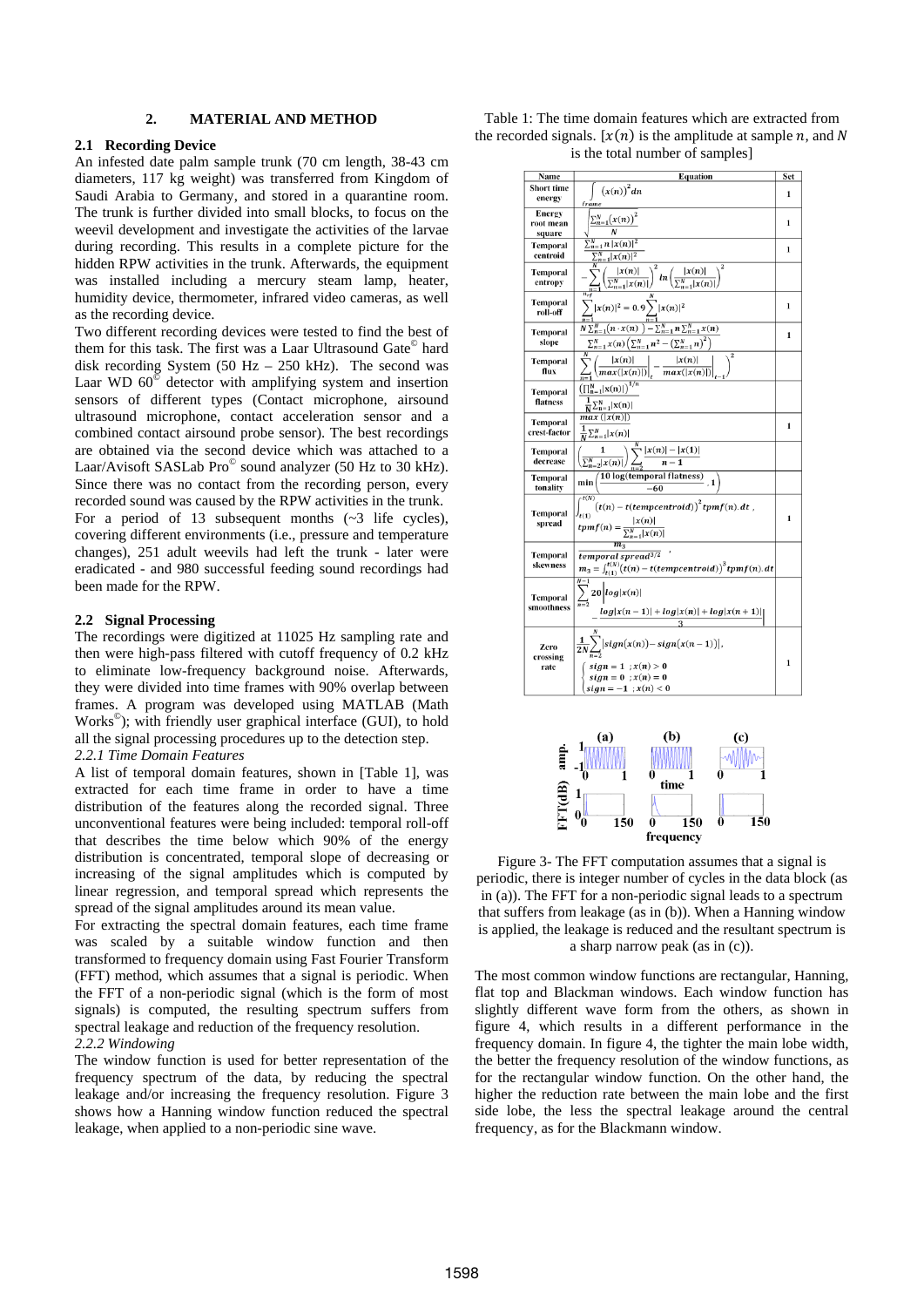

Figure 4- The distribution of the most common window functions in time domain (left) and frequency domain (right)

The efficiency of each window function according to their frequency resolution and spectral leakage reduction criteria are displayed in table 2. In this study, the rectangular window was used to calculate the spectral features that require high frequency resolution (e.g. spectral roll-off), while the Blackmann window is applied to calculate the spectral features that require less spectral leakage (e.g. spectral centroid).

Table 2: Comparison between the window functions of figure 5 in their frequency resolution and spectral leakage analyses

| Window      | <b>Frequency</b><br><b>Resolution</b> | <b>Spectral Leakage</b><br><b>Reduction</b> |  |
|-------------|---------------------------------------|---------------------------------------------|--|
| Hanning     | Good                                  | Good                                        |  |
| Blackman    | Poor                                  | <b>Best</b>                                 |  |
| Flat top    | Poor                                  | Good                                        |  |
| Rectangular | <b>Best</b>                           | Poor                                        |  |

## *2.2.3 Frequency Domain Features*

After applying the FFT for the windowing time frame, a list of spectral domain features, as shown in table 3, were extracted. Adding these spectral features to the previously calculated temporal features, a group of 31 features were extracted for each time frame.

## *2.2.4 Features' Selection*

From the above extracted features, there are some features which are better than others in detection of the feeding sound of the RPW. On the other hand, some features may be useless to perform this particular task. The purpose of applying a features' selection algorithm is to select the representative features from a large set of features. Feature selection algorithms typically fall into two categories; feature ranking [9] and subset selection [10]. Feature ranking ranks the features by a metric and eliminates all features that do not achieve an adequate score. Subset selection searches the set of possible features for the optimal subset by removing most irrelevant and redundant features from the data. In this study the feature ranking method was applied. To handle this, the temporal and spectral features were extracted for 765 out of the 980 RPW feeding sound recordings. Subsequently, the average feature value is calculated for its 765 values (based on the 765 recordings). If more than 80% of the recordings have feature value that lie within 5% deviation from the corresponding average feature value, this feature will be selected, and stored in set(1). The algorithm is explained in figure 5, and the selected features of set(1) are indicated beside each feature in table 1 and table 3.

Table 3: The frequency domain features which are extracted from the recorded signals.  $[X(n)]$  is the spectrum at bin number  $n$ , and  $N$  is the total number of frequency bins].





Figure 5- (a) Schematic diagram for the features selection algorithm. (b) Flow chart for the features selection algorithm.  $(po)$  is the percentage of overlapping,  $(p)$  is the frame period, and (n) is the total number for the extracted features out of the signal.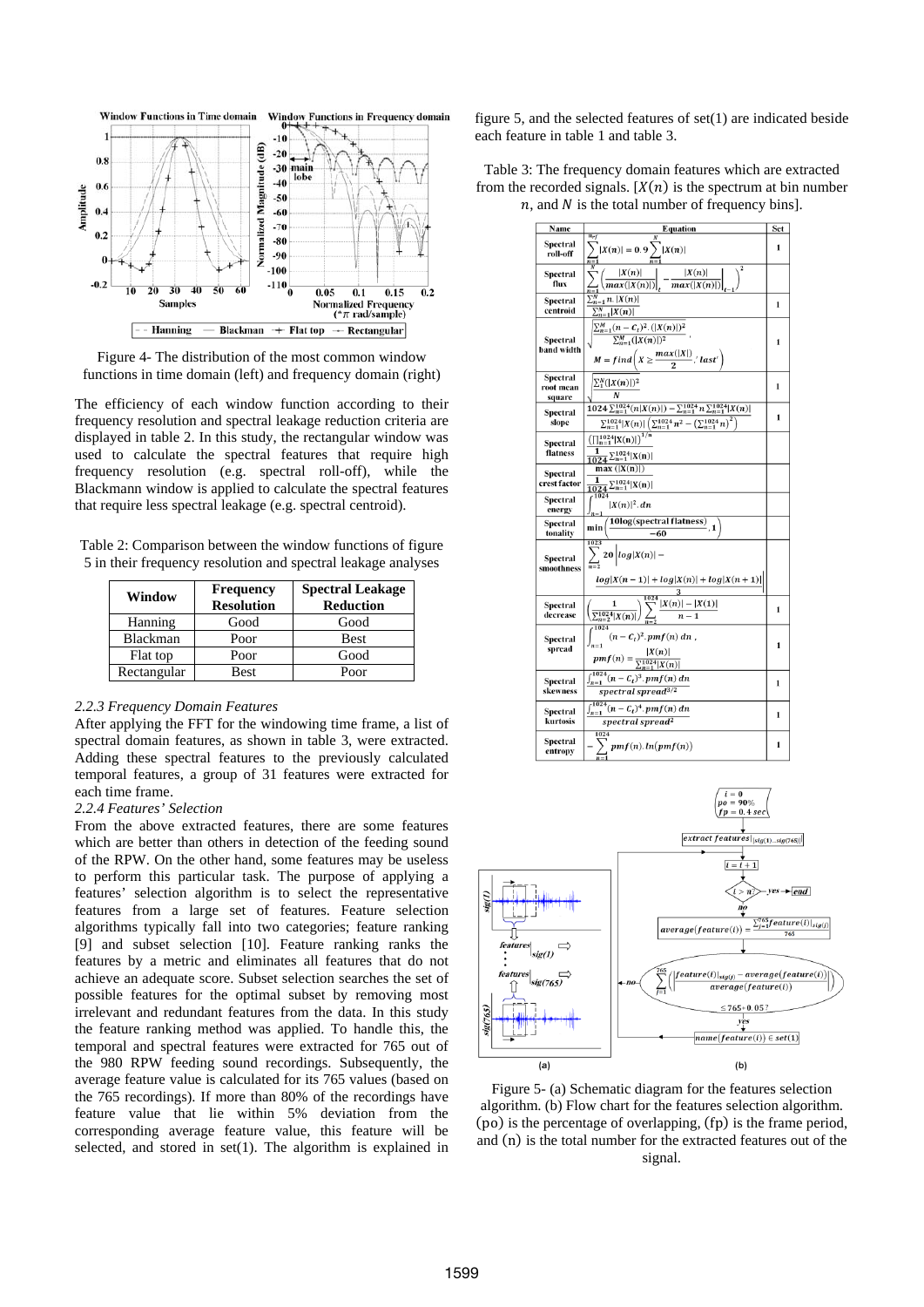#### *2.2.5 Optimum Frame Length*

As mentioned above, the recorded signal is divided into a number of time frames. The time frame length depends on the total duration of the desired sound (i.e., the feeding sound), the percentage of overlapping, and the required number of time frames. On the other hand there is an optimum selection for the frame length which is affected by the intended representative features. In depth, if the mean zero crossing rate is considered as identification feature for the feeding sound of the RPW, the frame period should ensure that the value of the mean zero crossing rate is approximately the same for all recorded feeding sounds of the RPW. In figure 6, the predetermined set of features (i.e., set(1)) was extracted for two audio signals (signal (1), and signal (2)), as well as for a reference signal of a typical feeding sound of the RPW, for different choices of frame lengths. Signal (1) contains a feeding sound for a RPW, while signal (2) does not. The mean square error between the selected features of each signal and the reference signal features was calculated and scanned with the corresponding frame length. As a result of figure 6, an optimum frame length of 0.42 sec. is selected.



Figure 6- Mean square error between recorded sounds and a reference feeding sound of RPW versus the frame length, based on features set(1). Signal (1) contains a feeding sound while signal (2) does not.

#### **3. RESULTS AND DISCUSSION**

#### **3.1 Developing of The System**

The selected temporal as well as the selected spectral features were extracted for 765 out of the 980 recordings, using forms of table 1 and table 3; respectively. The distributions of these features with time are shown in figure 7 for a typical RPW feeding sound. In figure 7, some features distributions suffer from approximately equal standard deviation; e.g. temporal roll-off and temporal centroid, spectral slope and spectral centroid, and spectral kurtosis and spectral skewness. Meanwhile the values of the mean for those distributions are different. As a conclusion, the mean value of most features is more representative than the standard deviation. This remark necessitates careful attention to keep out redundant values in the choice of the related statistic for each feature. Equation (1) and equation (2) were used to calculate the mean and the standard deviation; respectively, while table 4 shows which statistic assigned to each feature.

$$
f_{mean} = \frac{\sum_{i=1}^{K} f_i}{K} \quad (1) \quad f_{std} = \sqrt{\frac{\sum_{i=1}^{K} (f_i - f_{mean})^2}{K - 1}} \quad (2)
$$

Where  $f_i$  is the value of the feature on time frame i, and K is the total number of frames on the recorded signal.



Figure 7- Distribution of the selected temporal features (left) and spectral features (right) with time for a typical RPW feeding sound of total length 0.8 sec., divided into 10 frames each of 0.42 sec. by means of 90% overlapping.

Therefore, one representing value was considered for each feature over one recording, and this value was averaging for the 765 recordings. The resultant system contained 18 representative features for the feeding sound of the RPW, and these features values were saved as the system *features*.

Table 4: The related statistic and the window function assigned

| to each feature              |                             |                           |  |  |
|------------------------------|-----------------------------|---------------------------|--|--|
| Feature                      | <b>Related</b><br>statistic | Window<br><b>Function</b> |  |  |
| Spectral Roll-off            | mean                        | Rectangular               |  |  |
| Spectral Centroid            | mean                        | Blackman                  |  |  |
| Spectral Band Width          | mean                        | Blackman                  |  |  |
| Spectral Root Mean<br>Square | mean                        | Blackman                  |  |  |
| Zero Crossing Rate           | mean                        |                           |  |  |
| Short Time Energy            | std                         |                           |  |  |
| Energy Root Mean Square      | mean                        | ---                       |  |  |
| <b>Temporal Centroid</b>     | std                         |                           |  |  |
| Temporal Roll-Off            | mean                        | ---                       |  |  |
| <b>Spectral Slope</b>        | mean                        | Blackman                  |  |  |
| <b>Spectral Decrease</b>     | mean                        | Blackman                  |  |  |
| Spectral Spread              | mean                        | <b>Blackman</b>           |  |  |
| Spectral Skewness            | mean                        | Blackman                  |  |  |
| Spectral Kurtosis            | mean                        | Blackman                  |  |  |
| Spectral Entropy             | mean                        | Blackman                  |  |  |
| <b>Temporal Slope</b>        | mean                        |                           |  |  |
| Temporal Crest-Factor        | mean                        |                           |  |  |
| <b>Temporal Spread</b>       | mean                        | ---                       |  |  |

#### **3.2 Validation of The System**

The remaining 215 out of the 980 feeding sound recordings were used for the validation of the developed system. At which the pre-selected 18 features are extracted for each recording, and then were compared to the *system features*. 203 records were successfully detected since their extracted features were within 5% from those of the *system features*. On the other hand, 12 records were not detected since more than 10 of their extracted features had more than 12% percent deviation from the corresponding *system features*. This means that the system efficiency is higher than 94% in the detection of the RPW feeding sounds, when the feeding sound was defined to be the one with features that have a maximum of 5% deviation from the corresponding *system features*.